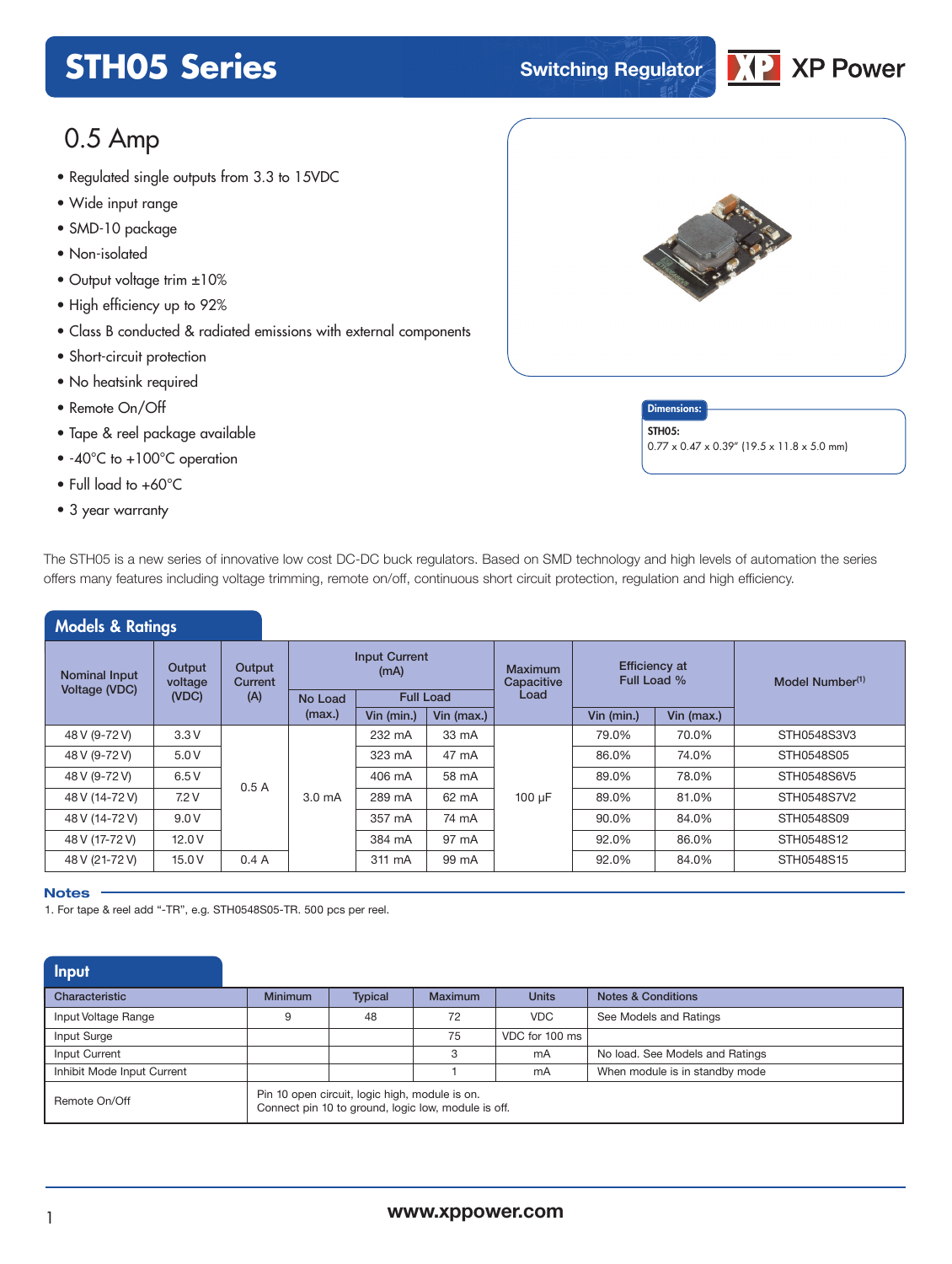

### **Output**

| Characteristic                  | <b>Minimum</b> | <b>Typical</b> | <b>Maximum</b> | <b>Units</b> | <b>Notes &amp; Conditions</b>                                                                            |
|---------------------------------|----------------|----------------|----------------|--------------|----------------------------------------------------------------------------------------------------------|
| Output Voltage                  | 3.3            |                | 15             | <b>VDC</b>   | See Models and Ratings table                                                                             |
| Trim Range                      |                | ±10            |                | $\%$         | See Application Notes                                                                                    |
| <b>Initial Set Accuracy</b>     |                |                | ±2.0           | $\%$         |                                                                                                          |
| Minimum Load                    |                |                |                | A            | No minimum load required                                                                                 |
| Line Regulation                 |                |                | ±1.0           | $\%$         |                                                                                                          |
| Load Regulation                 |                |                | ±1.0           | $\%$         | To 100% load from 10%                                                                                    |
| <b>Transient Response</b>       |                |                | $\pm 3$        | %            | Maximum deviation recovery within 250 us at normal Vin for<br>25% step load change from 25% to 100% load |
| Ripple & Noise                  |                | 75             |                | mV pk-pk     | 20 MHz bandwidth, measured with 0.1 µF ceramic and<br>10 µF electrolytic capacitors                      |
| <b>Short Circuit Protection</b> |                |                |                |              | Continuous, with auto recovery                                                                           |
| <b>Temperature Coefficient</b>  |                |                | ±0.02          | $%$ /°C      |                                                                                                          |

| <b>General</b>                  |                |                        |                |                                                                |                               |  |  |
|---------------------------------|----------------|------------------------|----------------|----------------------------------------------------------------|-------------------------------|--|--|
| Characteristic                  | <b>Minimum</b> | <b>Typical</b>         | <b>Maximum</b> | <b>Units</b>                                                   | <b>Notes &amp; Conditions</b> |  |  |
| Efficiency                      |                |                        | 92             | %                                                              | See Models and Ratings table  |  |  |
| Isolation: Input to Output      |                |                        |                |                                                                | No isolation                  |  |  |
| <b>Switching Frequency</b>      | 150            |                        | 550            | KHz                                                            | See application notes         |  |  |
| Mean Time Between Failure       | 4.8            |                        |                | <b>MHrs</b>                                                    | MIL-HDBK-217F, +25 °C GB      |  |  |
| Weight                          |                | 0.0039(1.8)            |                | Ib(g)                                                          |                               |  |  |
| Moisture Sensitivity Level      | Level 1        | IPC/JEDEC J-STD-020D.1 |                |                                                                |                               |  |  |
| <b>PCB Pad Material</b>         | Copper         |                        |                |                                                                |                               |  |  |
| PCB Pad Solder Coating          | Lead-free HASL |                        |                |                                                                |                               |  |  |
| Lead-Free Reflow Solder Process |                |                        |                | 245 °C max, 1.5 mm from case, 10 s max. IPC/JEDEC J-STD-020D.1 |                               |  |  |

#### **Environmental**

| Characteristic               | <b>Minimum</b> | <b>Typical</b> | Maximum | <b>Units</b> | <b>Notes &amp; Conditions</b> |
|------------------------------|----------------|----------------|---------|--------------|-------------------------------|
| <b>Operating Temperature</b> | $-40$          |                | $+105$  | °C           | See Derating Curve.           |
| Storage Temperature          | $-55$          |                | $+125$  | °C           |                               |
| Humidity                     |                |                | 95      | %RH          | Non-condensing                |
| Cooling                      |                |                |         |              | Natural convection (>30 LFM)  |

### EMC: Emissions

| <b>Phenomenon</b> | Standard | <b>Test Level</b> | <b>Notes &amp; Conditions</b>                  |
|-------------------|----------|-------------------|------------------------------------------------|
| Conducted         | EN55032  | Class B           | With external components, see application note |
| Radiated          | EN55032  | ිlass B           | With external components, see application note |

### EMC: Immunity

| Phenomenon             | <b>Standard</b> | <b>Test Level</b>     | Criteria       | <b>Notes &amp; Conditions</b> |
|------------------------|-----------------|-----------------------|----------------|-------------------------------|
| <b>ESD</b>             | EN61000-4-2     | $±8$ kV air discharge |                |                               |
| Radiated               | EN61000-4-3     | 3 V/m                 |                |                               |
| EFT/Burst              | EN61000-4-4     | $\pm 0.5$ kV          |                | See application note          |
| Surge                  | EN61000-4-5     | $±1$ kV               |                | See application note          |
| Conducted              | EN61000-4-6     | 3 V rms               | A              |                               |
| <b>Magnetic Fields</b> | EN61000-4-8     | $3$ A/m               | $\overline{A}$ |                               |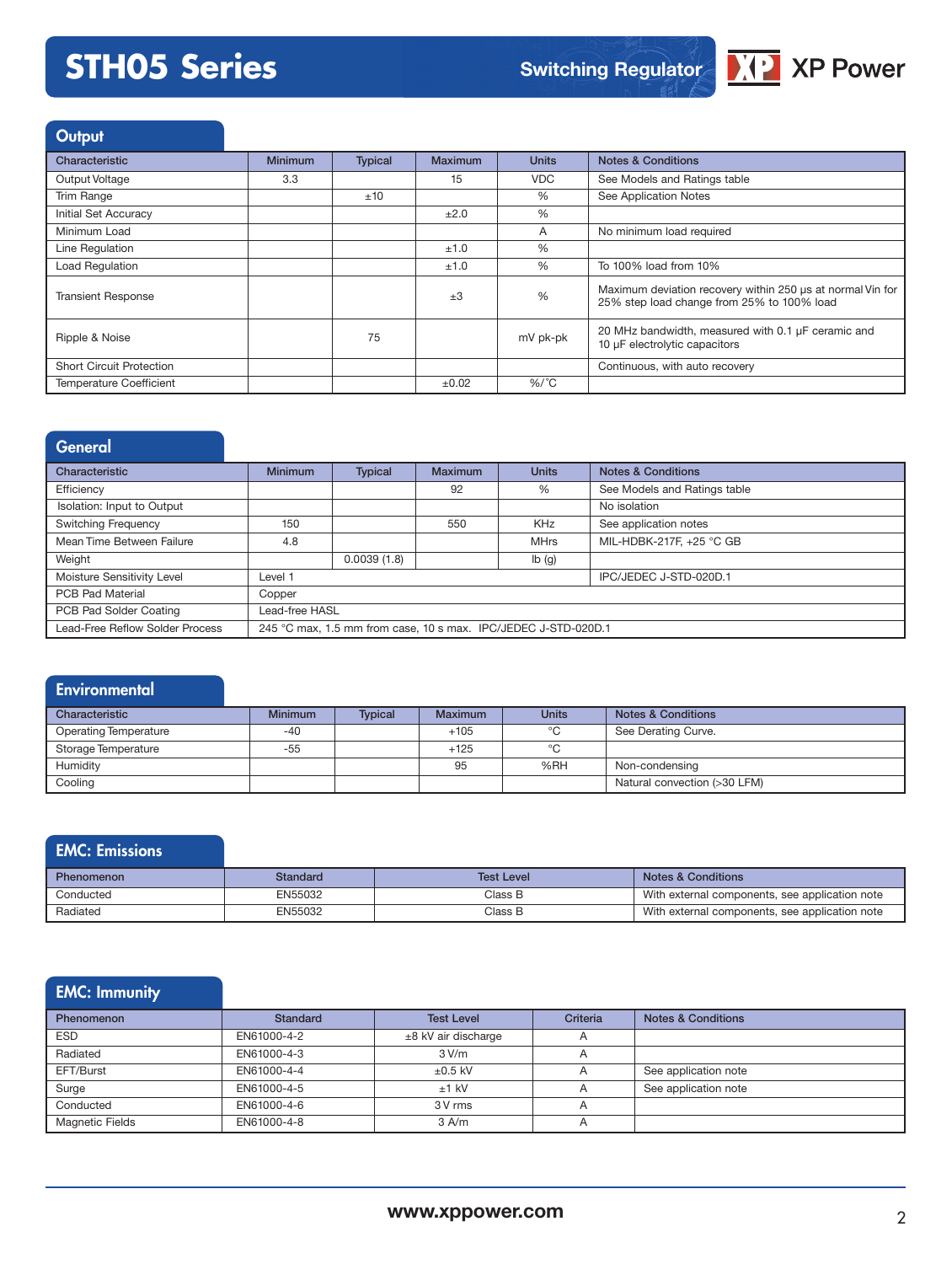**Switching Regulator**

### **XP Power**

#### Mechanical Details



#### **Top View Bottom View**



#### **Side View Solder Pad Dimension**





| <b>Pin Connections</b> |               |  |  |  |
|------------------------|---------------|--|--|--|
| <b>Function</b><br>Pin |               |  |  |  |
|                        | $+V$ in       |  |  |  |
| 5                      | $+$ Vout      |  |  |  |
| հ                      | Trim          |  |  |  |
|                        | Ground        |  |  |  |
| g                      | Ground        |  |  |  |
|                        | Remote On/Off |  |  |  |

#### **Notes**

- 1. All dimensions are in inches (mm)
- 2. Weight: 0.0039 lbs (1.4 g) approx. 3. Pin Profile Tolerance: ±0.004 (±0.1)
- 4. Pin Pitch Tolerance: ±0.01 (±0.25)
- 



5. Other Tolerances:  $\pm 0.02$  ( $\pm 0.5$ )

6. PCB tracks should not run under the STH05 to avoid interference and the risk of short circuit.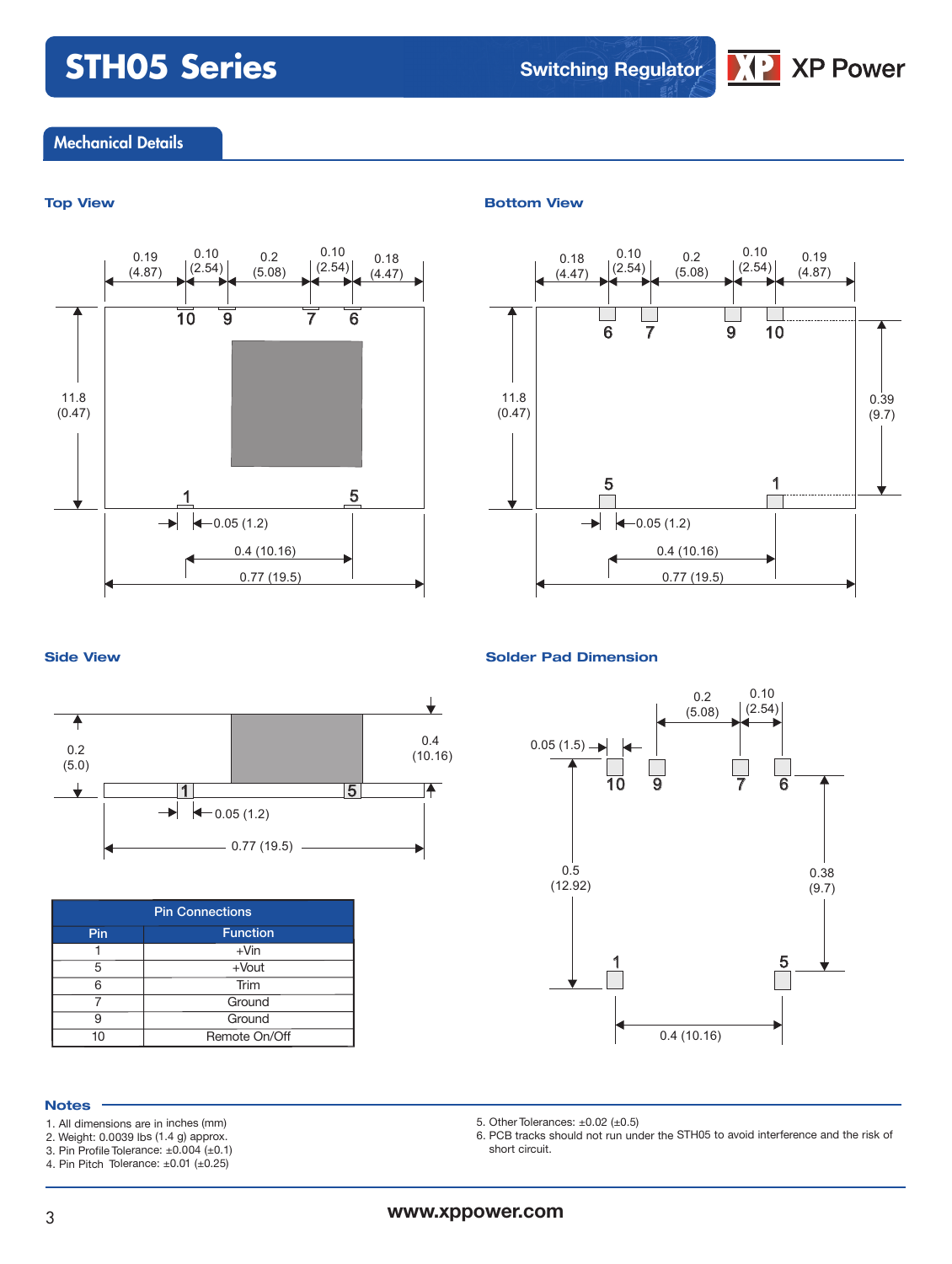

#### **Application Notes**

#### **Derating Curve**



#### **EFT & Surge**



Suggested Filter : 5Vin models : Nippon - chemi - con KY series, 2200 µF/50 V and a TVS, 3 KW

| 330 µF, 100 V | SMDJ 7.0 A |
|---------------|------------|



Input filter components (Cin, C1, L1) are used to help meet EMI requirement for the module. These components should be mounted as close as possible to the module; and all leads should be minimized to decrease radiated noise.

| C1. C2             |       | $\mathsf{C}3,\mathsf{C}4$ |
|--------------------|-------|---------------------------|
| 1206, 2.2 µF, 100V | 56 µH | 1206, 2.2 µF, 100 V       |

#### **Switching Frequency**

|                 |                | <b>Notes</b>                         |
|-----------------|----------------|--------------------------------------|
| 15V             | 540 KHz        |                                      |
| 12V             | 480 KHz        |                                      |
| 9V              | 390 KHz        | Typical values at 20% load.          |
| 7.2V            | 300 KHz        | Typically 50 KHz at 10% load for all |
| 6.5V            | 290 KHz        | variants.                            |
| 5.0V            | 220 KHz        |                                      |
| 3V <sub>3</sub> | <b>180 KHz</b> |                                      |